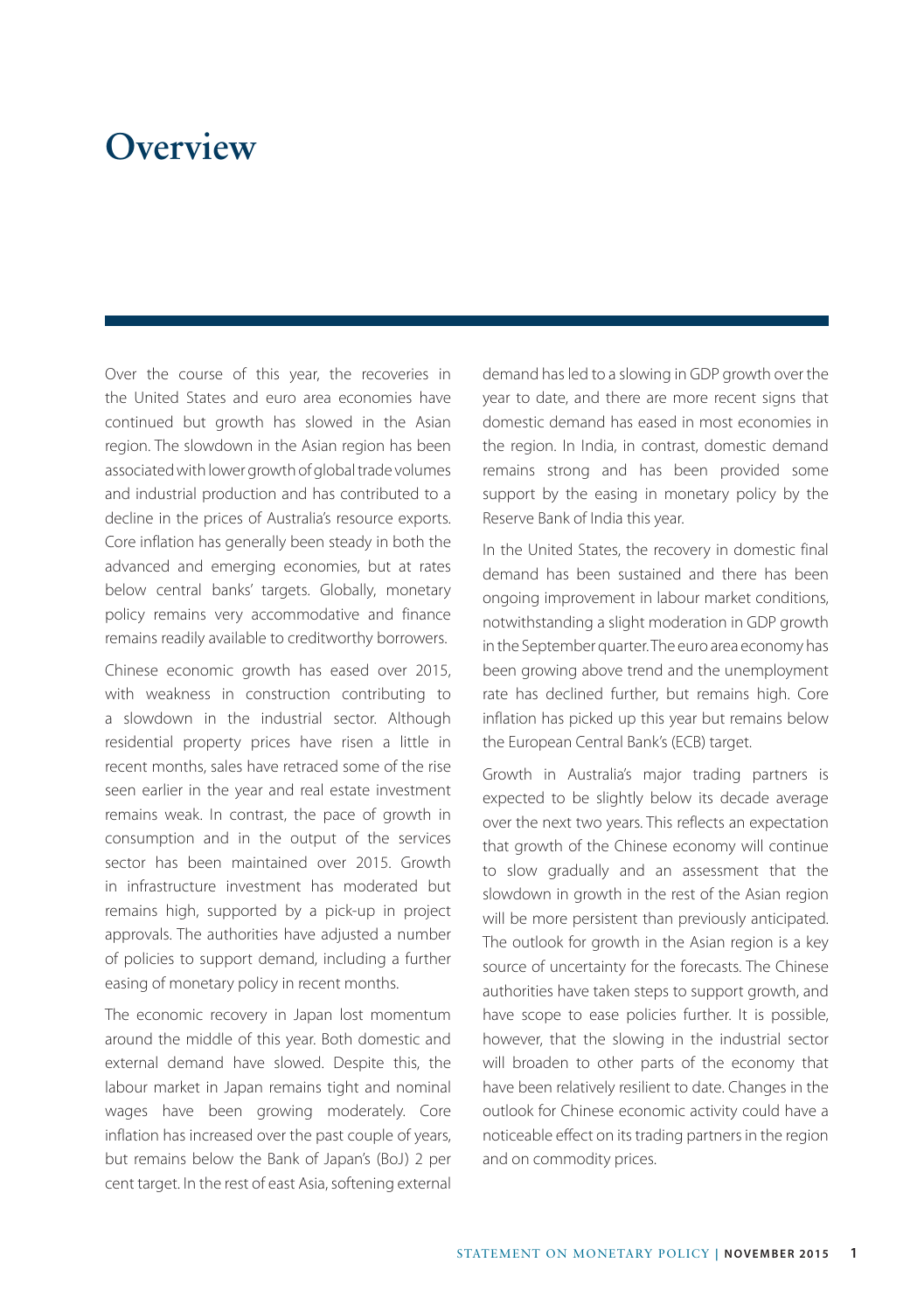The outlook for Australia's terms of trade is little changed since August. Key commodity prices are much lower than a year ago, reflecting both increased supply, including from Australia, and weaker demand. The Australian dollar is adjusting to the lower commodity prices. The forecasts for commodity prices assume that there will be only a limited reduction in supply from high-cost producers, many of which are in China. However, it is possible that high-cost producers globally will cut their production further in response to the long period of lower commodity prices. This represents an upside risk to the forecasts for Australia's terms of trade.

Globally, monetary policy is expected to be more accommodative in the near term than had been anticipated in August. The path for the US policy rate implied by market pricing is now lower than it was a few months ago and many observers expect that the ECB and BoJ will announce further monetary policy easing. Also, the Peoples' Bank of China cut benchmark interest rates and reduced banks' reserve requirement ratios in October.

The Australian economy has continued to grow at a moderate pace and the rebalancing of activity away from the resources sector is continuing. Overall, growth appears to have picked up in the September quarter, as resource exports and dwelling investment returned to growth following temporary weakness in the June quarter.

Indicators of consumption, including retail sales, motor vehicle sales and surveys of consumers' perceptions of their own finances, suggest that consumption grew at a moderate pace in the September quarter, supported by the low level of interest rates and improvements in the labour market. Consumption growth is forecast to increase, notwithstanding the expectation that income growth will be modest over the forecast period given that wage growth is likely to remain subdued. Hence, the forecasts imply a further gradual decline in the household saving ratio. Households' decisions regarding their saving and borrowing will

depend, among other things, on their response to changes in wealth, and are an important source of uncertainty for the forecasts given the significance of consumption growth to domestic demand.

The low level of interest rates is expected to continue to support housing market activity. Forward-looking indicators of housing activity, though somewhat mixed, generally point to further growth in dwelling investment, albeit at a moderating rate. Auction clearance rates and housing price growth in Sydney and Melbourne have declined over recent months. Lending standards have been tightened in response to changes in APRA's supervisory measures and, more recently, many lenders have announced increases in mortgage rates for both investors and owneroccupiers. Housing credit growth has increased a little over recent months, with growth in lending to investors easing slightly while that for owneroccupiers appears to be picking up. Supervisory measures are helping to contain risks that may arise from the housing market.

Survey measures of business conditions in the non-mining sector are clearly above their longrun average levels, most notably for services. The support to economic activity from the depreciation of the exchange rate has been particularly apparent in the sizeable contribution to growth from net service exports. The strength of business conditions in the services sector has translated into employment growth but has had little effect on investment to date, given that firms in many parts of this sector tend to be less intensive in their use of capital. Indications of investment intentions and a decline in the stock of non-residential building work yet to be done continue to suggest that a pick-up in non-mining investment is not in prospect in the near term. However, some of the conditions for a recovery in non-mining business investment are in place. Rates on business borrowing continue to edge down and business credit growth has picked up. Also, surveys of conditions in goods-related industries have improved over recent months. The strength and timing of the anticipated recovery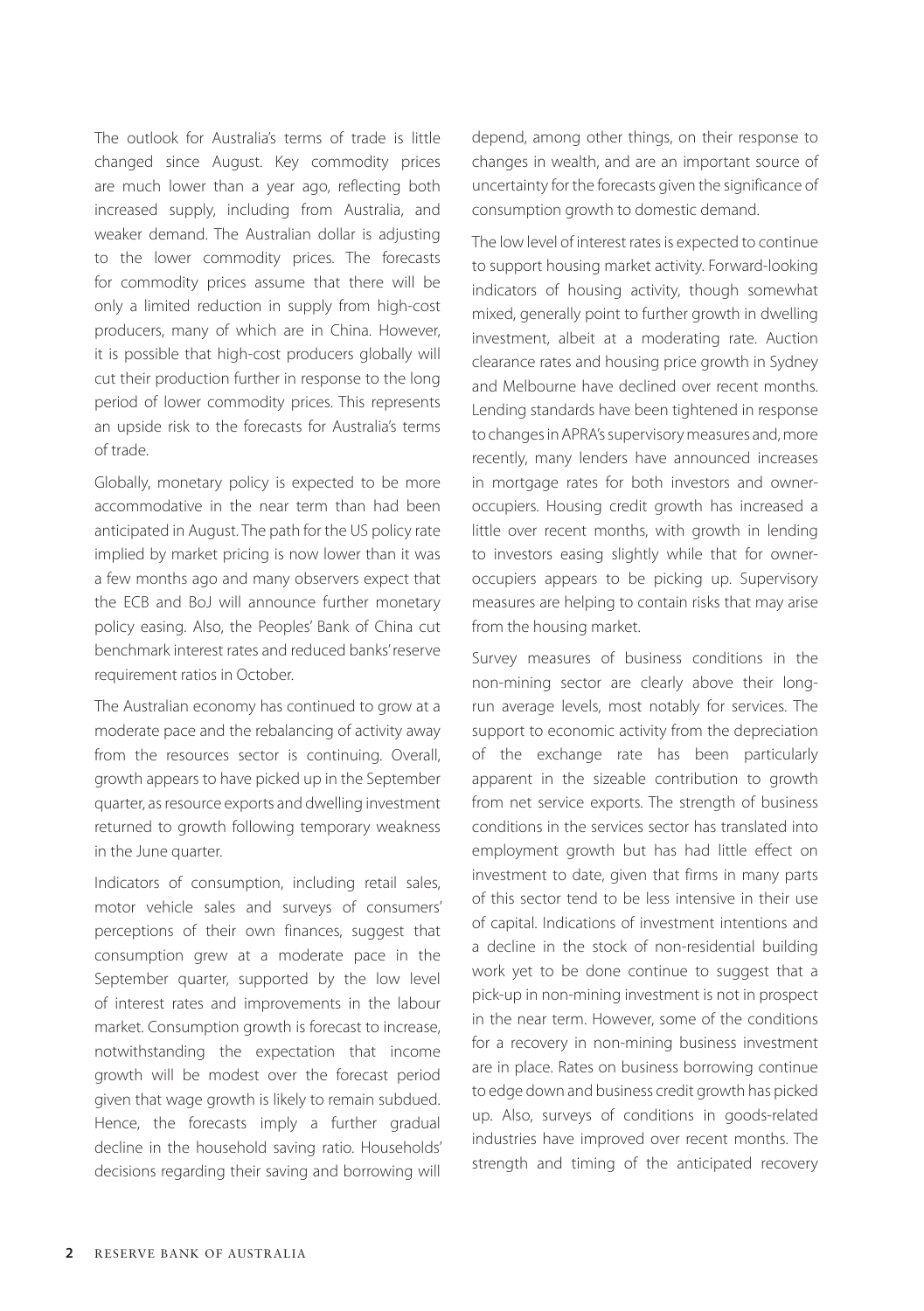in non-mining business investment is uncertain and remains one of the key risks to the domestic forecasts.

Conditions in the labour market have continued to improve. Employment growth has been stronger than had been expected and there has been a noticeable pick-up in the participation rate. Measures of job vacancies and advertisements have continued to increase and point to further growth in employment in the months ahead. It appears that the increase in demand for labour has been roughly matched by the increase in the supply of labour. The unemployment rate has been steady at around 6–6¼ per cent for over a year now. The relatively high level of the unemployment rate and low growth of wages indicate that spare capacity exists.

Inflation in the September quarter was lower than had been forecast across a broad range of goods and services. Various measures suggest that underlying inflation declined to a bit above ¼ per cent in the September quarter, and to between 2 and 2¼ per cent in year-ended terms. The outcome for headline CPI inflation was lower still, in part owing to the temporary effects of the earlier decline in fuel prices, which remain around 10 per cent lower than a year earlier. Domestic inflationary pressures are well contained, consistent with low growth in labour costs and spare capacity. The prices of tradable items (excluding volatile items and tobacco) were little changed both in the September quarter and over the past year. This suggests that the upward pressure on the prices of many tradable items from the earlier exchange rate depreciation has been tempered by heightened competitive pressures domestically, which is consistent with messages from liaison. Nevertheless, gradual pass-through of the exchange rate depreciation is expected to place some upward pressure on the prices of tradable items over the next few years.

The forecast for growth in economic activity over the next two years is not materially different from what was presented in the previous *Statement*. GDP growth is expected to be between 2 and 3 per cent over the year to June 2016, rising to 2¾–3¾ per cent over the year to June 2017, which is around its long-run average. Resource exports will remain a key driver of growth over the period ahead. Household consumption, supported by low interest rates and growing employment, is forecast to make an important contribution to growth in aggregate expenditure over the next couple of years. Low interest rates have also been supporting growth in dwelling investment, although some slowing in the pace of growth is expected. The improvement in domestic demand and the increased support to demand for domestic production afforded by the lower exchange rate are expected, in time, to lead to a rise in non-mining business investment. In contrast, and as before, further large falls in mining investment are anticipated, although the largest subtraction from GDP growth from this source is expected to occur during the current financial year. Also, growth in public demand is forecast to be a bit below average over the next couple of years.

Employment growth is forecast to remain relatively strong and the participation rate is expected to increase a little further. Accordingly, the unemployment rate is projected to remain around current levels before declining gradually as economic growth picks up. This suggests that the economy will be operating with a degree of spare capacity and domestic cost pressures are likely to remain subdued over the forecast period. How much spare capacity there is, and the extent to which it will affect wage and inflation pressures, is a source of uncertainty. One issue is the effectiveness with which the skills of available workers can be matched to vacant jobs, particularly given the sectoral shift in activity towards the services sector and away from the mining sector. Another consideration is the extent of competitive pressures across different markets, which is always difficult to assess.

The profile of inflation has been revised down in light of the low outcome in the September quarter. While quarterly CPI data are always subject to a degree of volatility and measurement error, the